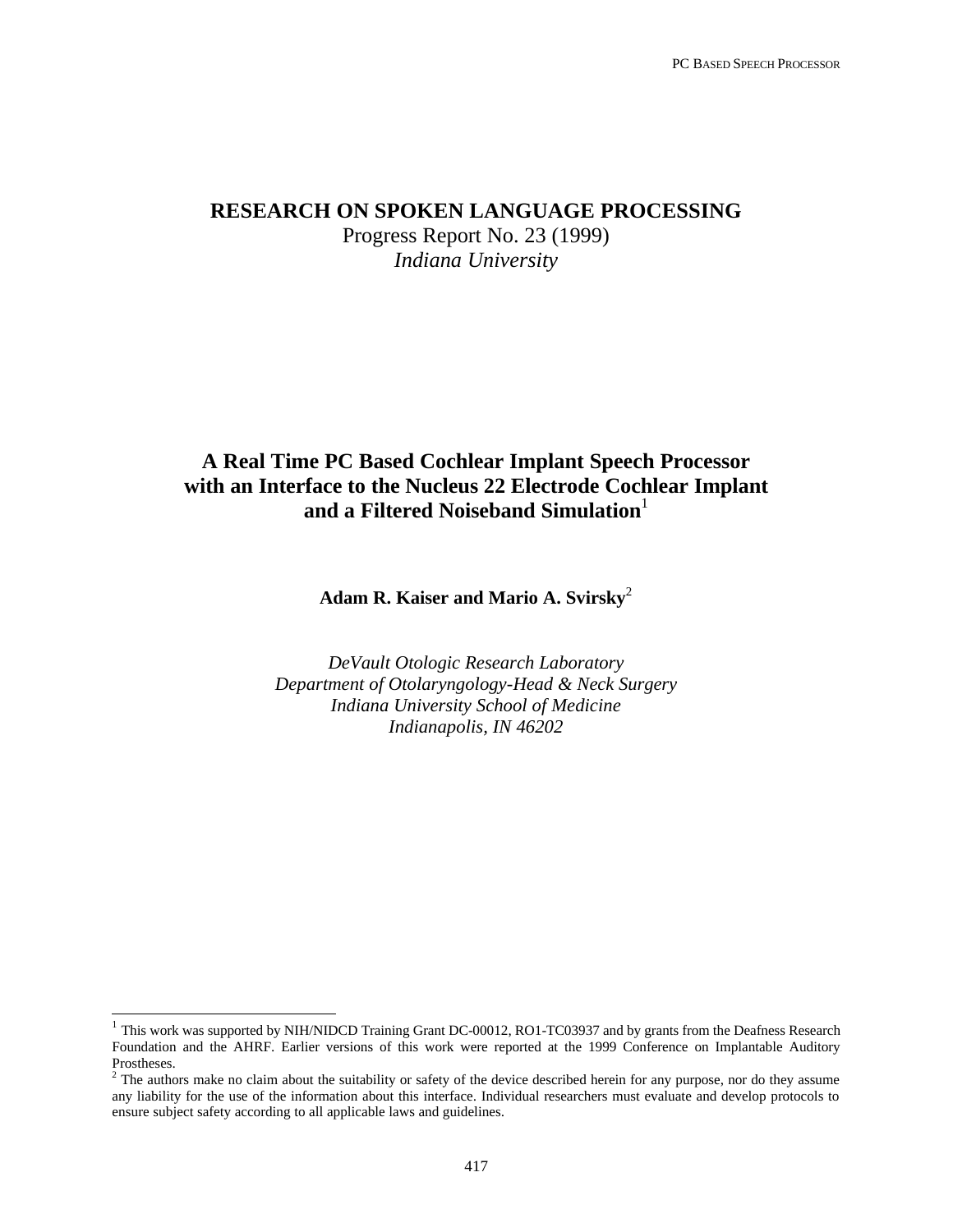## **A Real Time PC Based Cochlear Implant Speech Processor with an Interface to the Nucleus 22 Electrode Cochlear Implant and a Filtered Noiseband Simulation**

**Abstract:** Cochlear implants are electronic devices that have enabled individuals with severe to profound hearing losses to regain some hearing. Nearly all of those who receive cochlear implants (CIs) regain the sensation of sound. There is, however, substantial variability in speech perception performance among users of cochlear implants (Staller et al., 1997). One factor that may contribute to the individual differences in performance is the speech processing strategy used. Traditionally, researchers implemented experimental real time strategies on specialized digital signal processors (DSPs). This approach requires specialized programming knowledge and consequently can be expensive. In this respect, we have simplified the development of real time processing strategies by using an IBM compatible laptop computer to perform all signal processing, and have implemented only a few interface functions on a DSP. Both the continuous interleaved sampling (CIS) and n-of-m speech processing schemes were implemented on a PC in C++. In addition to encoding and transferring speech cues to a cochlear implant, the processor described can also implement an acoustic noiseband based model of a cochlear implant for presentation to listeners with normal hearing.

#### **Introduction**

Cochlear implants are electronic auditory prostheses that have enabled individuals with severe to profound hearing losses to regain the sensation of sound. They perform this function through a process beginning with the reception of an acoustic sound wave and ending in the electronic stimulation of the cochlea. First, a microphone is used to receive sound and to convert it to an electrical representation. Second, in multi-channel speech processors, this analog representation is converted to a more easily manipulated digital form. Thirdly, the speech processor encodes and transforms the digitized speech according to the strategy(s) implemented on a particular device. In general, these strategies use this digitally filtered signal to assign a stimulation level to electrode(s) implanted in the cochlea. The stimulation level and the electrode on which it is to be used are encoded and sent via a radio frequency link to a receiver implanted beneath the subject's skin. The implanted device referred to as a receiver/stimulator decodes the information and finally directs the delivery of an electrical stimulus. The research platform described here performs the functions that are normally performed by the external speech processor and enables a researcher to have complete control over this process. The interface described is specific to the Nucleus 22 electrode cochlear implant system, but it can be readily adapted to other platforms as well.

Improvements in speech processing strategies have resulted in increased speech perception performance for users of cochlear implants (Eddington, 1980; Loeb & Kessler, 1995; Kieffer et al., 1997; Wilson et al., 1991). Inherent in the development of such strategies is the need to evaluate subject performance using the new signal processing strategies and stimulation techniques. The complexity of digitizing sound, processing it, tailoring stimulation for a specific patient, and finally encoding the information in a format compatible with a subject's particular CI device is a formidable task. For some purposes researchers have chosen to evaluate new strategies by processing speech off line, generating files containing information that will be used to stimulate patients at a later date (for one example see Fu & Shannon, 1999). This methodology enables complete algorithm flexibility and relieves the experimenter from implementing a real time system; however, it does not allow the subject to practice using the new processing strategy in conversation, nor does it allow the subject to adjust parameters (such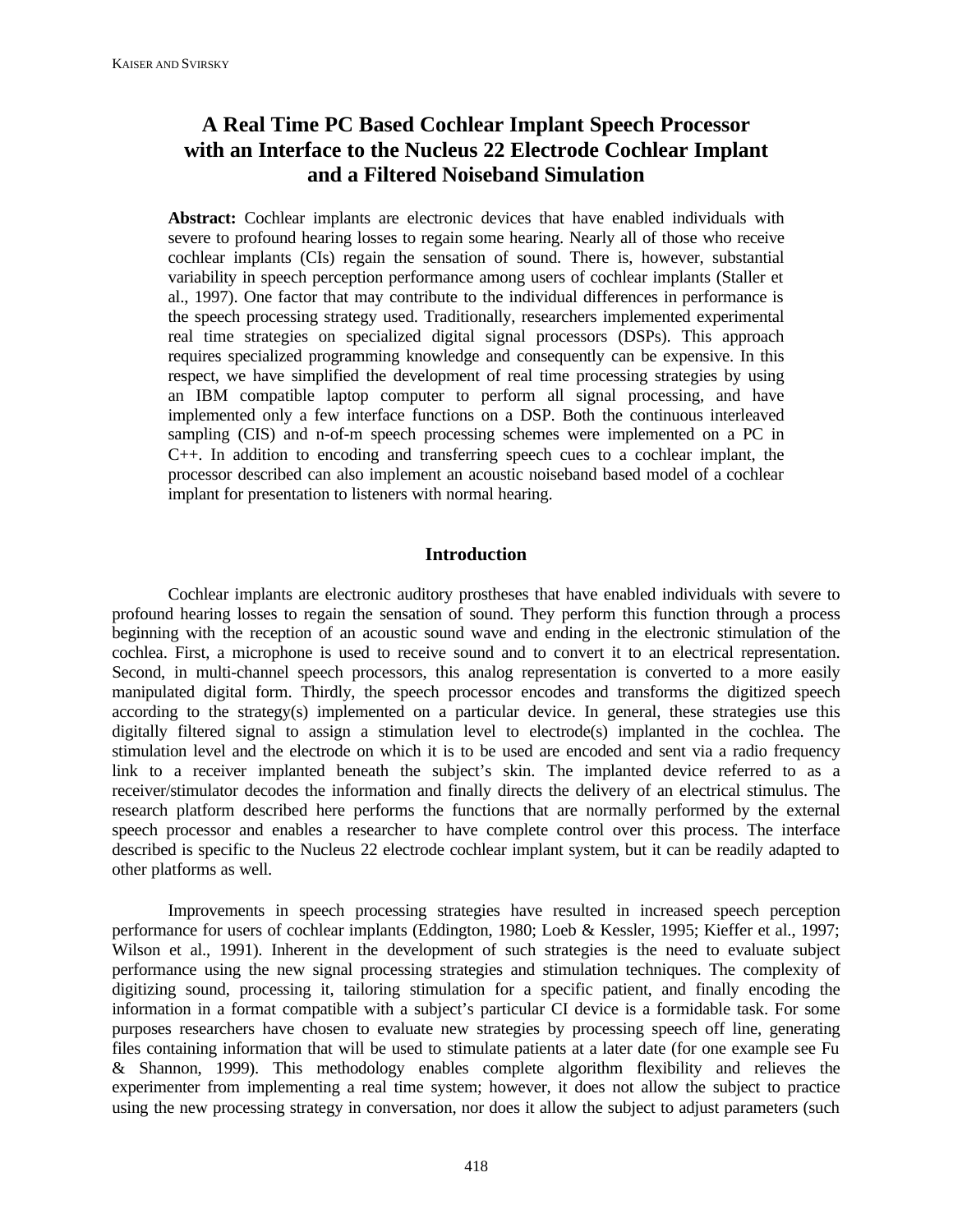as volume) in real time. For other purposes, researchers have chosen to implement a real time system on a dedicated DSP platform. A summary of such interfaces can be found in (Eddington et al., 1998). This method also enables complete flexibility and real time parameter adjustments but requires a detailed knowledge of device programming. The platform described here allows both complete algorithmic flexibility and real time parameter adjustment. In addition, since the speech processing algorithms are implemented in C++ on a PC, they are more easily adapted for specific signal processing research applications by less specialized programmers and engineers than required for DSP-based development.

While the bulk of speech processing and patient-specific tailoring can be performed on a personal computer, one cannot avoid implementing functions to communicate with the subjects implanted receiver/stimulator in specialized hardware. For the Nucleus 22 device, only four communication functions are needed to implement a wide variety of stimulation strategies. These functions set the stimulation rate and inter pulse interval, direct a stimulation pulse at a given stimulation level to be sent to a specific electrode, and lastly relay interface status back to the PC. Buy using off the shelf components to the greatest extent possible, we have attempted to simplify the construction of this interface. With the exception of a radio frequency pulse generator, the described interface is implemented in software from off the shelf components.

#### **Materials**

Figure 1 depicts a block diagram of the hardware used to implement the processor. The core of the Windows 98 PC based platform is based on a DELL Inspiron 3500 laptop equipped with an Intel 350 MHz PII processor. It has 64 Megabytes of RAM, a 4.5 Gigabyte hard drive, and a sound card capable of implementing DirectX 7.1 sound digitization and sound presentation functionality. In preliminary work, the SoundBlaster Live Value (Model SB4670) has been used for this purpose on a desktop PC. Additionally, a Motorola DSP56309EVM evaluation module was used to drive a radio frequency pulse generator according to the communication protocol required of the Nucleus 22 receiver/stimulator. The DSP and PC communicate via a serial cable between a PC com port and the JTAG/OnCE port on the DSP. This connection is needed during program upload and initiation. Real time communication, however, is maintained through a Domain Technologies, Inc. Host Interface Adapter (DSP563xxEVM Host Port Interface Type B). This adapter allows fast bi-directional communication via the host PC's printer port, which must be configured in EPP mode at address 0x378, and the DSP's host port.



**Figure 1:** A microphone or alternatively any analog sound source is connected to the PC via the sound card. The PC performs all A/D conversions and DSP routines, leaving the implant-specific interface to generate the RF pulses transferred to the receiver stimulator. The implant-specific interface is initialized via the PC's serial port. After initialization, commands that set the stimulation rate, inter pulse interval, and stimulation parameters are sent via the PC's parallel port. The PC may also request the status of the DSP's internal FIFO buffer to ensure proper stimulation timing.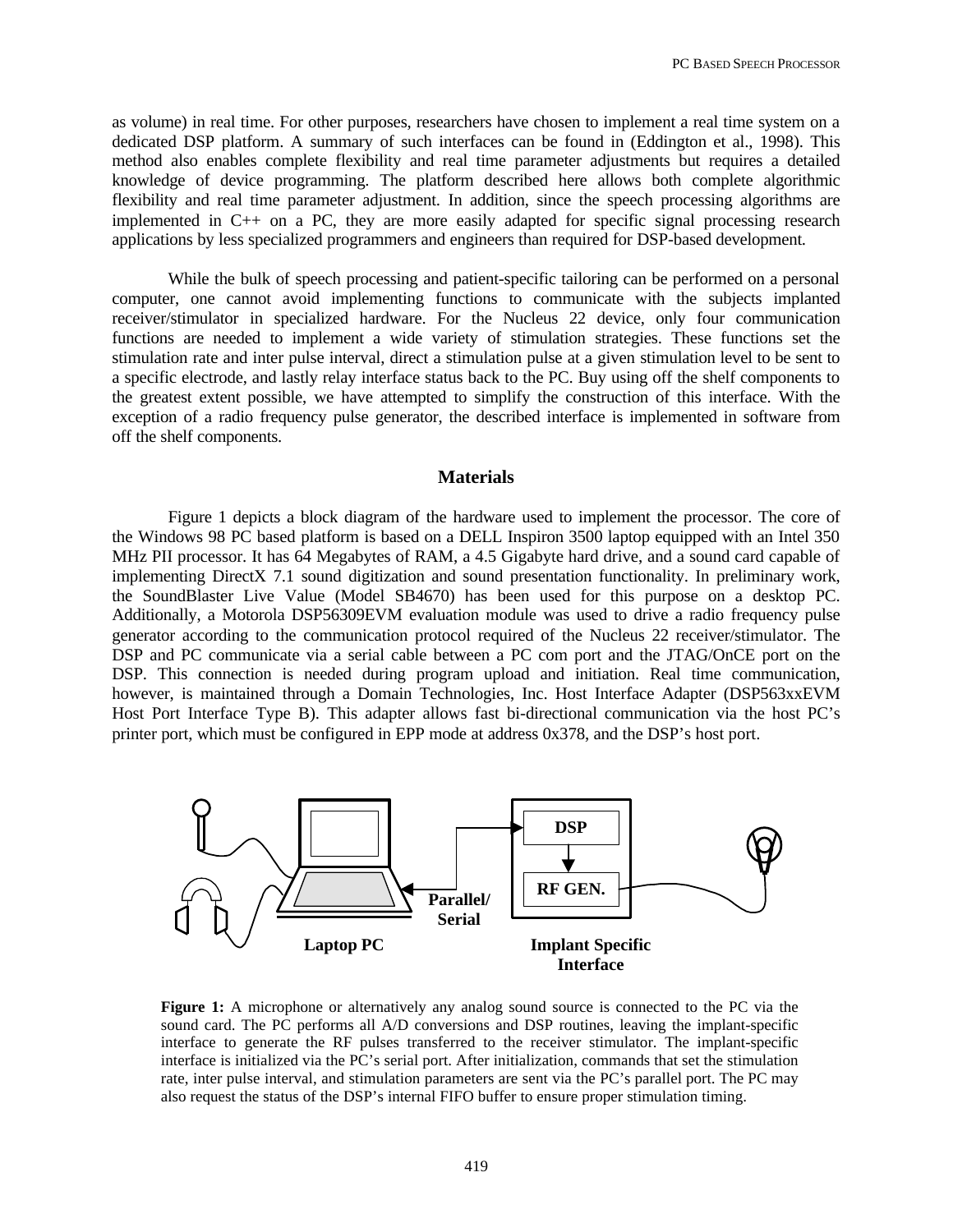Several software packages were used to implement the interface. The Microsoft Visual C++ compiler was used in conjunction with the runtime version of the Microsoft DirectX 7.1 software development kit. This software was used to implement all of the speech processing algorithms. Matlab version 5.2.1 was used to calculate filter parameters for the digital filters. Two programs were used to develop, debug and load software on the Motorola DSP evaluation board. Domain Technologies, Inc. EVM563xx version 3.0 software was used to load and monitor the program that implements the implant specific interface on the DSP. The implant specific interface program code was written in assembly language and compiled using the Motorola DSP56300 Assembler Version 6.2.0. PC side communications to the host port adapter were implemented using the interface functions printed in the DSP563xxEVM Host Interface Adapter Reference Manual. No additional drivers were used for this purpose.

#### **Methods**

In an effort to keep the PC platform general and to maintain flexibility, several general guidelines were followed during development. First, the interface was designed to allow the easy implantation of the CIS and n-of-m signal processing strategies in addition to developing new ones. Second, researchers without DSP programming experience should be able to modify the programs to suit their own purposes. Third, all speech processing should be implemented on the PC leaving only FIFO (first –in, first- out buffer) maintenance and communication protocol implementation to the implant specific interface. Fourth, the device itself should be the limiting factor in performance, not the interface. Fifth, subject specific information should be loaded from a patient-specific file at runtime.

The resulting platform consists of two main functional sections. The first section to be described is the personal computer on which we implemented of the speech processing algorithms. Each step in the signal processing pathway will be discussed in order from input to output. There are several parameters that may be configured in a configuration file similar to the example in appendix A that is automatically loaded at runtime. These parameters will be referred to in ALL CAPS. When they are specified in the parameter file they must be followed by the appropriate parameter(s) in the following line. Following the description of the PC side algorithms, the functionality of the implant specific interface will then be outlined.

The steps in signal processing performed with this platform are summarized in Figure 2. Signal processing begins by using the sound card to sample the data at 22,050 Hz at 16 bits of resolution. Care should be taken to utilize as much of this dynamic range as possible. The data is then converted to single precision floating point. Pre-emphasis is performed using an  $N = 1$  Butterworth filter with Fc = 1200 Hz. This filter tends to decrease the prominence of the low frequency components of the incoming signal and has been implemented in a variety of research interfaces at this and other institutions (Eddington, 1998; Shannon, 1999). The Fc is set in software and is not yet configurable in the parameter file.

The next step is to perform automatic gain control / dynamic range compression (AGC/DRC). The algorithm used here is based heavily on techniques developed by researchers at MIT (Eddington et al., 1993). It is beyond the scope of this paper to fully describe the operation of this section. Basically, this step normalizes the overall volume of the incoming signal. First, an estimate of the envelope of the incoming signal is made based on a full wave rectified version of the incoming signal. The envelope of the signal is then adjusted based on the previous estimate of the envelope and the current rectified signal. When the rectified signal is greater than the previous envelope estimate, the envelope estimate is increased to the level of the rectified signal at a rate specified by the single time constant AGCATTACK. When the rectified signal is less than the previous envelope estimate, the envelope estimate is decreased to the level of the rectified signal at a rate specified by the single time constant AGCRELEASE. Both constants are specified in seconds in the parameter file. Once the current envelope estimate has been calculated, a gain is selected such that the current envelope estimate multiplied by the gain follows the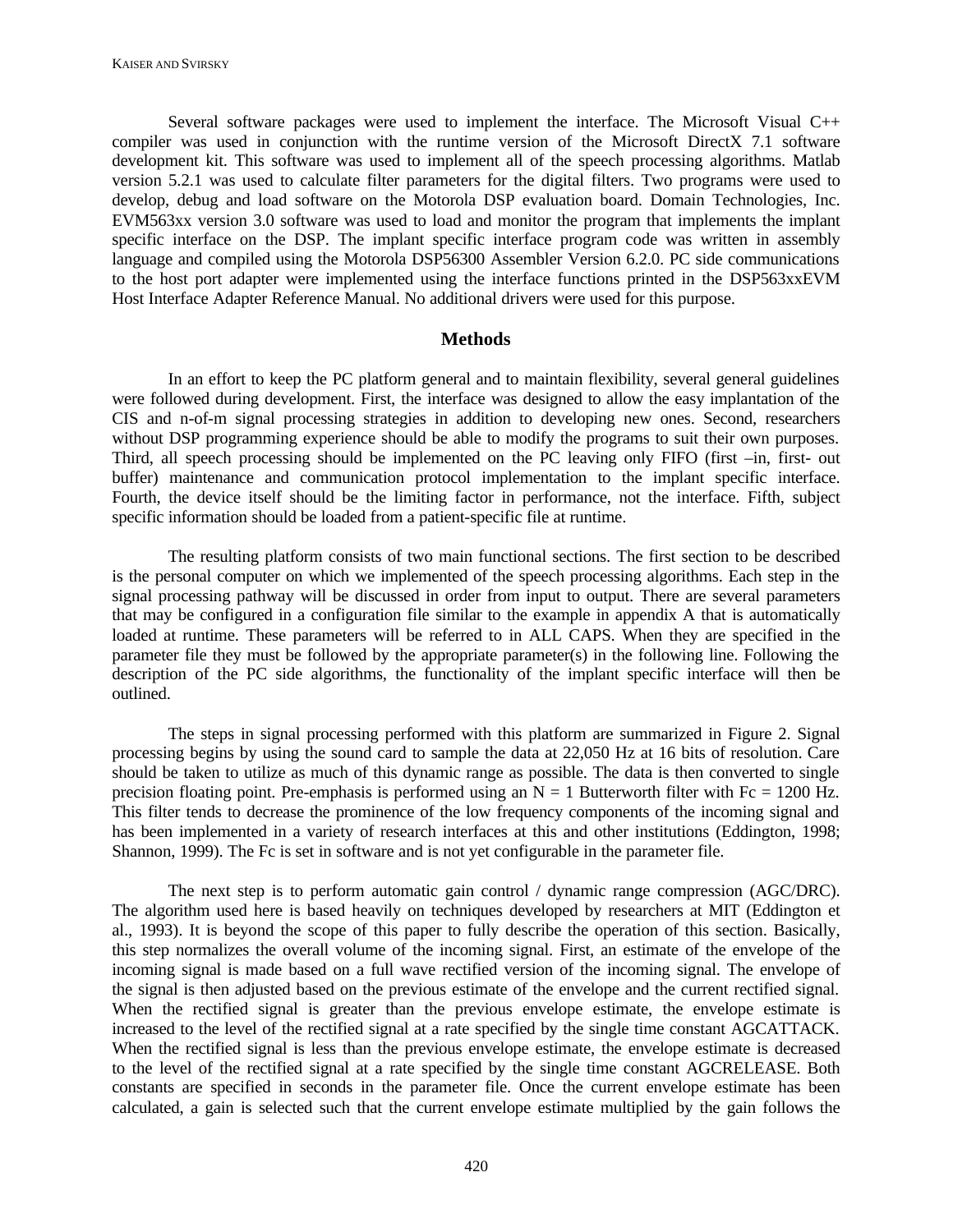piecewise linear function described by the points in DRCTABLE. The values specified in this table are listed as input/output pairs in dB (20\*log(amplitude)). They are referenced to a full scale input of zero dB. Full scale is determined by the input to the analog to digital converter. At a minimum, the parameter file must specify an input/output pair for and input of 0 dB and for –100 dB. Pairs should be listed in by decreasing input volume. The output sample from this stage is equal to the input sample multiplied by the gain determined using the relationship above.



**Figure 2:** Signal Processing Steps. Data is sampled at 22,050 Hz and 16 bits of resolution prior to conversion to single precision floating point. Preemphasis and AGC/DRC is then performed, followed by frequency-specific filtering and strategy-specific channel selection. The resulting data is scaled logarithmically and mapped to the patient's threshold and comfort levels.

A filter bank with NUMCHAN channels is next used to divide the incoming signal into its corresponding frequency components. These filters are  $N=4$  infinite impulse response (IIR) filters implemented in a single direct form II stage. The characteristics of the filter are specified by the filter coefficients following the words IIRFILTERTAPS in the specification file. An example Matlab program to generate and save the filter coefficients in the correct order appears in Appendix B. The frequency characteristics of the resulting filter are specified by the coefficients listed in the following order for each consecutive channel:  $a_0$ ,  $a_1$ ,  $a_2$ ,  $a_3$ ,  $a_4$ ,  $b_0$ ,  $b_1$ ,  $b_2$ ,  $b_3$ ,  $b_4$ . These coefficients correspond to the transfer function in equation 1. Note that  $a_0$  must be unity.

$$
H(z) = \frac{\sum_{k=0}^{4} b_k z^{-k}}{\sum_{k=0}^{4} a_k z^{-k}}.
$$

**Equation 1:** Filter description for a single channel of an N channel implementation.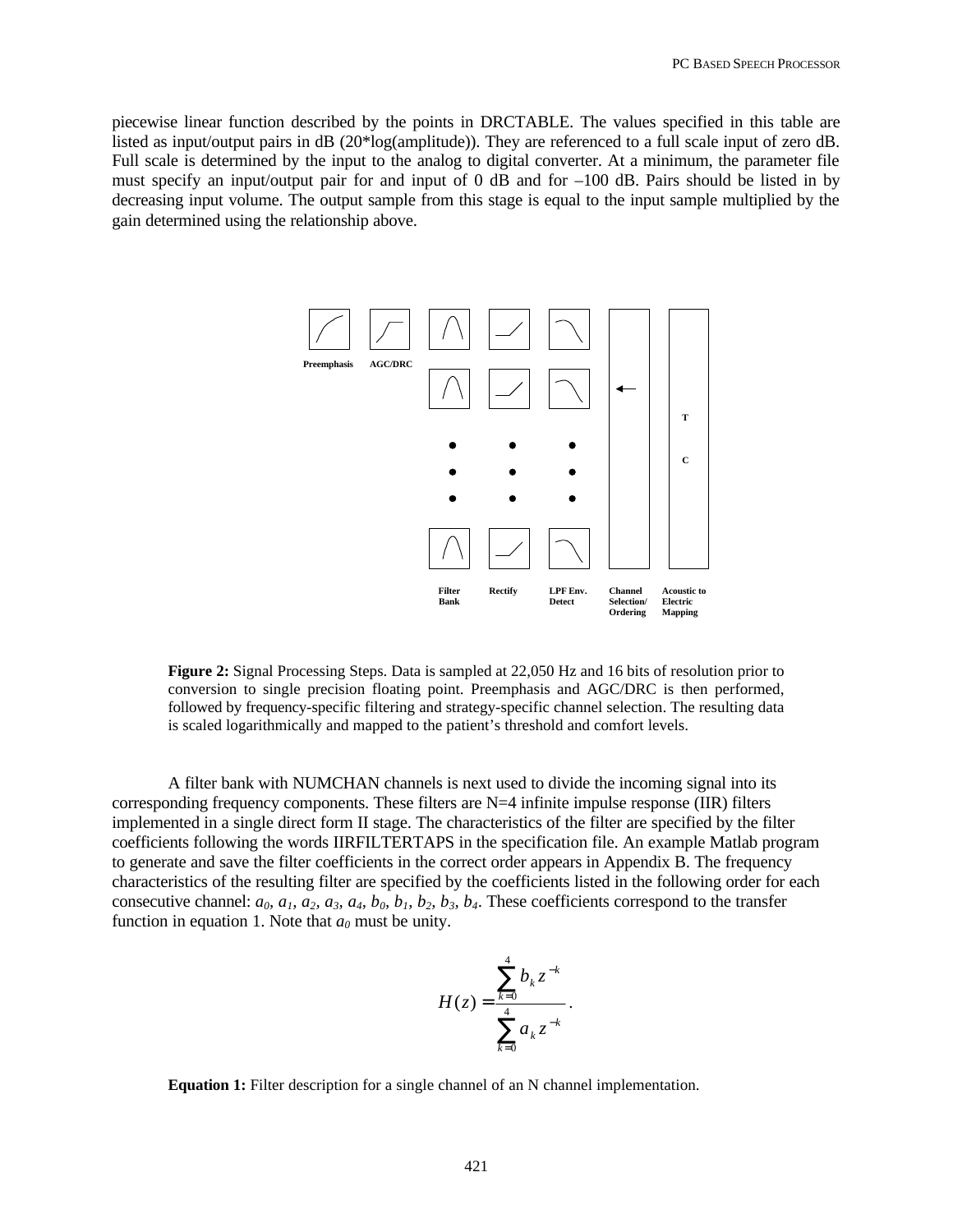Once filtered, the resulting signal is half wave rectified and subsequently low pass filtered using an  $N = 2$  IIR filter with coefficients listed immediately after the IIROUTPUTLPF flag in the following order  $a_0$ ,  $a_1$ ,  $a_2$ ,  $a_4$ ,  $b_0$ ,  $b_1$ ,  $b_2$ . This filter is also implemented in a single Direct Form II stage. These coefficients correspond to the transfer function in equation 1. Note that  $a_0$  must be unity in this case as well.

The processing steps up to this point are identical for both the CIS and the n-of-m processing schemes. The following step of channel selection, however, is dependent upon which PROCESSORTYPE is specified in the configuration file. When this parameter equals 1, CIS is selected. When this parameter is equal to 2, n-of-m is selected. CIS simply sequences through each of the channels one at a time and, as will be described further, selects the appropriate electrode and patient-specific stimulation level at which to stimulate. When n-of-m is selected, the channel with the most energy in its corresponding input frequency band is selected from those that have not been stimulated in the last NFORNOFM-1 stimulation cycles. The NFORNOFM parameter defines the number of maxima to be used in the n-of-m stimulation scheme. Since signal processing is performed at 22,050 Hz and the total STIMULATIONRATE is typically 1250 pulses per second, on average, only one in STIMULATIONRATE/22,050 samples streaming from the LPF filters is used in the channel selection process.

The platform we have developed also has the functionality to measure the minimum detectable level (T), and the maximum comfortable level (C). This option can be selected by specifying PROCESSORTYPE  $= 0$  to execute this function. Stimulation levels can be sequentially tried by selecting the appropriate channel and either the T or C level using the left and right arrow keys. The level can be adjusted by using the up and down arrow keys. A one half second stimulation at the rate specified by the STIMULATIONRATE will be delivered to the corresponding electrode with each press of the F12 key. Care must be taken when setting the stimulation rate. For example, creating a map for use with a 20 channel n-of-m processor with 6 maxima requires a stimulation rate of 250Hz during T and C adjustment but a rate of 6\*250=1250Hz when actually using the n-of-m processing scheme. One must correctly adjust STIMULATIONRATE to reflect the maximum rate that can be expected on any one channel for each speech processing scheme.

The last step in the PC portion of signal processing maps the amplitude of the channel selected during the channel selection stage to an appropriate simulation level. The numbers immediately following the ELECTRODETANDC flag in the specification file define the mapping parameters for each channel in a single row. The parameters specify the electrode, mode, T level, C level, acoustic minimum, and finally an acoustic maximum in that order. The electrode simply refers to the actual electrode on the implanted receiver/stimulator. The mode refers to the mode of stimulation. For common ground stimulation, a mode of 0 should be selected. For bipolar stimulation a mode of 1 should be selected. For bipolar + 1 stimulation the mode should be 2. The remaining modes follow in this pattern. Both the T and C levels specify the amplitude and phase duration of the stimulation pulses according to the 6.40b stimulation level specification.<sup>3</sup> The acoustic minimum specifies the acoustic level of the low pass filter (LPF) output in dB (20\*log(filteroutput)) that will cause stimulation at the T level. The acoustic maximum specifies the acoustic level which will cause stimulation at the C level. Stimulation above the C level is prevented, but stimulation at levels as low as T/2 are simply extrapolated from T and C in conjunction with the acoustic maximum and minimum. If a stimulation pulse is specified for a simulation level below T/2 a level of T/2 is presented to maintain power to the implant.

There are several controls other than T and C adjustments that the experimenter may make in real time. First, F1 and F2 respectively decrease or increase the volume of the signal in increments of 5% of

<sup>&</sup>lt;sup>3</sup> For a complete specification contact Cochlear Corporation, 61 Inverness Drive East, Suite 200, Englewood, CO 80112 U.S.A.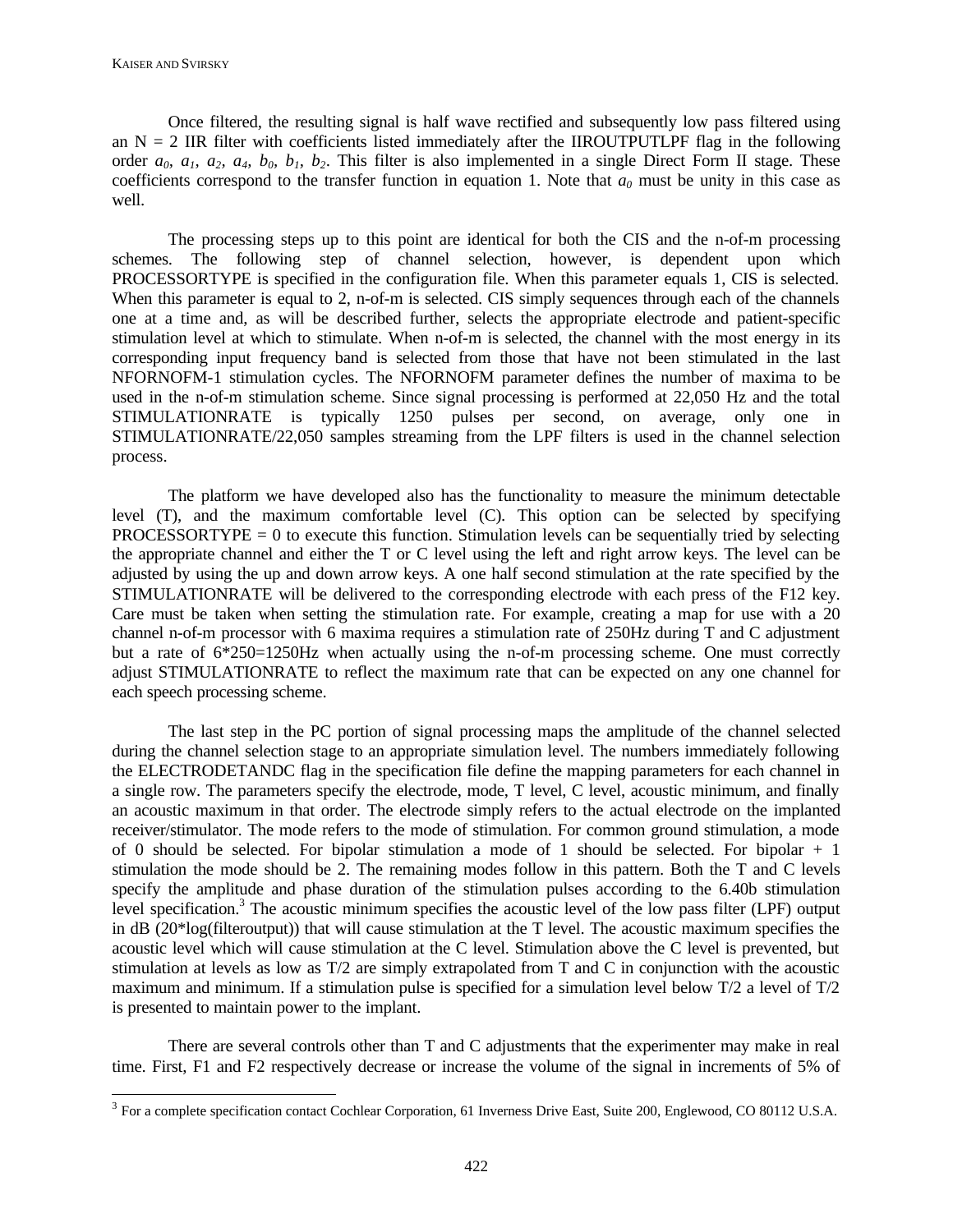each electrodes dynamic range. This is accomplished by adjusting the C level by the fraction of the dynamic range between the T and the C level specified by the volume. For example, a volume of .75, a T level of 100, and a C level of 200 would result in an effective C level of 175. Second the acoustic value that is to be mapped to the T level can be increased with F4 and decreased with F3. This control has the effect of increasing the dynamic range of acoustic signals mapped to electrical stimulation, and therefore volume, with each press of F4. The converse is true for F3. The last control is a sensitivity adjustment that maintains the range of acoustic levels mapped to electrical stimulation but changes both the acoustic maxima and minima simultaneously. F7 effectively decreases the volume by increasing the acoustic maxima and minima while F8 does the opposite. All of these controls operate across all of the channels simultaneously. Only the T and C level adjustments are made on a channel by channel basis.

While this program is primarily intended to implement speech processing strategies for users of cochlear implants, it can also be used to generate a filtered noiseband simulation of these strategies for listeners and researchers with normal hearing. Rosen (1999) and others have used similar models in their research. The first five steps in the CI speech processor and the filtered noiseband simulation are equivalent. The processes differ beyond the low pass filters as diagramed in Figure 3. The remaining steps begin by using the channel selected during the scheme specific channel selection process. If the algorithm has chosen to stimulate a particular channel, the amplitude of the LPF output is sampled and used to modulate a stream of white noise. This same amplitude sample is used to modulate the amplitude of the white noise for a period of time equal to 1/STIMULATIONRATE in the case of CIS, or NFORNOFM/STIMULATIONRATE in the case of the n-of-m processing strategy. If the channel is not selected after this time, then its amplitude is set to 0. The next stage filters the streaming periods of noise and/or silence using the identical filters specified in the input filterbank stage. The resulting output is then summed with the output from the remaining channels and streamed to the sound card as output.



**Figure 3**: Filtered noiseband simulation. The input to the filter bank for each channel is based on white noise modulated with a sampled version of the LPF output. This sample is updated at a rate based on the simulation strategy and simulation rate.

The second functional component of the platform is implemented in the implant specific interface. After the PC has processed the acoustic speech signal and has determined the appropriate electrode and stimulation level to use, the signal is then sent via the parallel port to the implant specific interface. The following four function prototypes describe the functions that have been developed to facilitate the transfer of information and timing.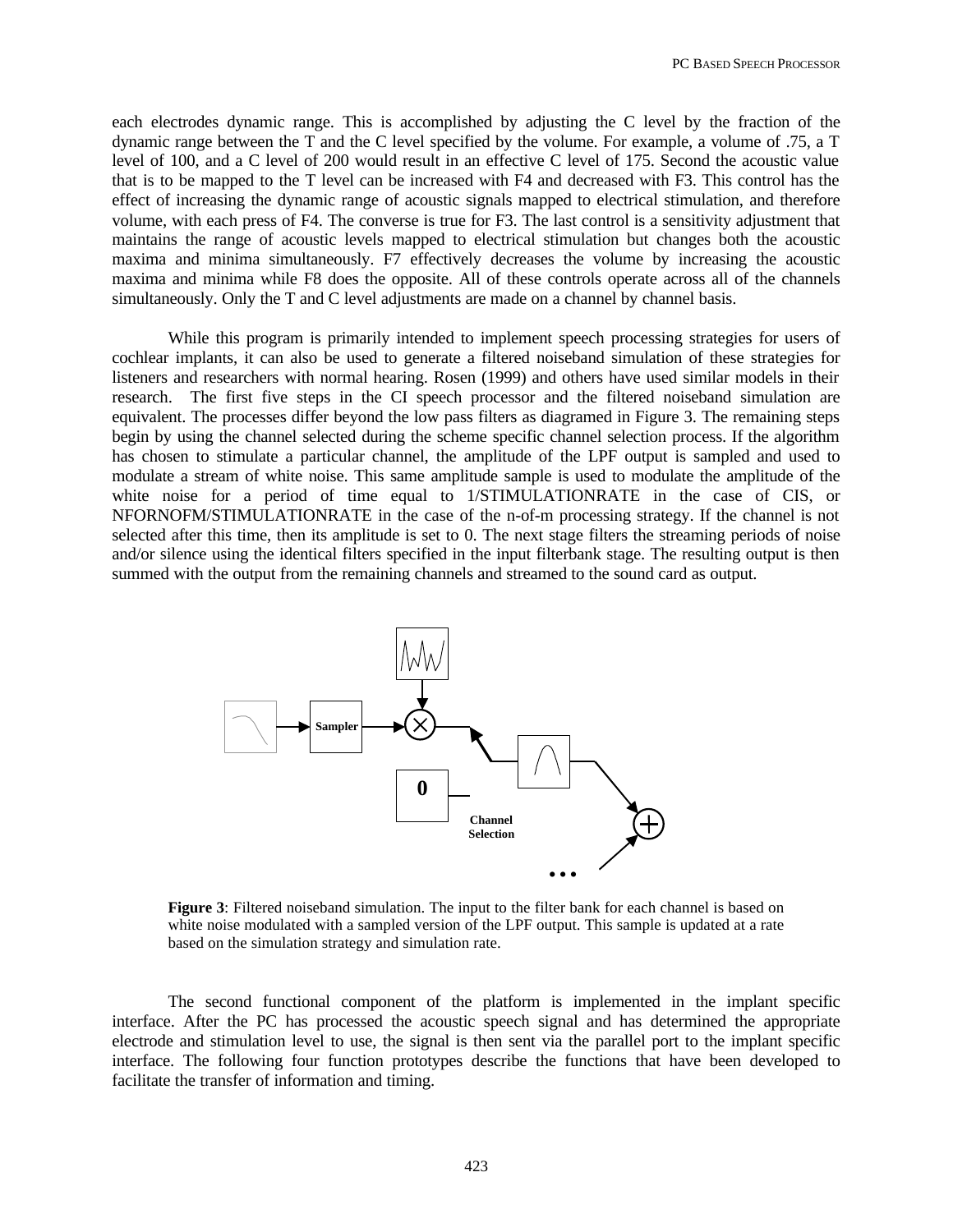#### **1.void Nuc22SendStimPulse(unsigned int elect, unsigned int mod, unsigned int amplitude, unsigned int phase)**

As implied by its name, this function sends stimulation information to the interface. The electrode is simply the electrode to be stimulated, and the mode is specified as described above. The amplitude specifies the current level, and must be between 1 and 240. The length of each phase of the signal is specified as phase\*.4µs and should be between 12 and 1024.

#### **2.void Nuc22SetStimRate(unsigned int rate)**

This function sets the pulse rate in Hz. The interface produces pulses at this rate. The end of the second of the biphasic pulse is used as the timing mark. For pairs of pulses that take longer than 1/rate to transmit, the interface will keep track of how far it has fallen behind, and will catch up during the transmission of the subsequent stimulation pulses. Clearly, the average length of time for a pulse to be sent must be less than 1/rate, or the interface cannot keep up, and the stimulation rate will not be met. This is a limitation of the receiver/stimulator and not of the interface.

#### **3.void Nuc22SetIPI(unsigned int ipi)**

Nuc22SetIPI sets the length of the inter phase interval as ipi\*.4µs. In general this value should be approximately 10µs.

#### **4.unsigned int Nuc22FIFORemaining(unsigned int slots)**

This function returns the number of locations left to be filled in the internal FIFO buffers. When streaming from a data file, this function can be used to determine how many pulses can be sent to the FIFO before it overflows. Samples sent to the FIFO when it is full will be discarded.

These basic functions allow the implementation of a variety of stimulation strategies, whether they are implemented from preprocessed stimuli or used by a real time program such as such as the one described here.

### **Future Directions**

The PC based speech processing algorithms described in this report are completely independent of the receiver/stimulator to which they will ultimately interface. Work is underway in our laboratory to interface the PC based signal processing platform described here to other cochlear implant systems.

#### **References**

- Eddington, D.K. (1980). Speech discrimination in deaf subjects with cochlear implants. *Journal of the Acoustical Society of America*, 68 (3), 885-891.
- Eddington, D.K., Rabinowitz, W.M., Svirsky, M.A. & Tierney, J. (1993). Speech Processors for Auditory Prostheses (Fourth quarterly progress report, NIH Contract N01-DC-2-2402) National Institutes of Health, Bethesda, MD: Neural prostheses program.
- Eddington, D.K., Garcia, N., Noel, V., Tierney, J., & Whearty, M. (1998). Speech Processors for Auditory Prostheses (Final report, NIH project N01-DC-6-2100). National Institutes of Health, Bethesda, MD: Neural prostheses program.
- Fu, Q.J., & Shannon, R.V. (1999). Effects of electrode configuration and frequency allocation on vowel recognition with the Nucleus-22 cochlear implant. *Ear & Hearing*. 20(4), 332-44.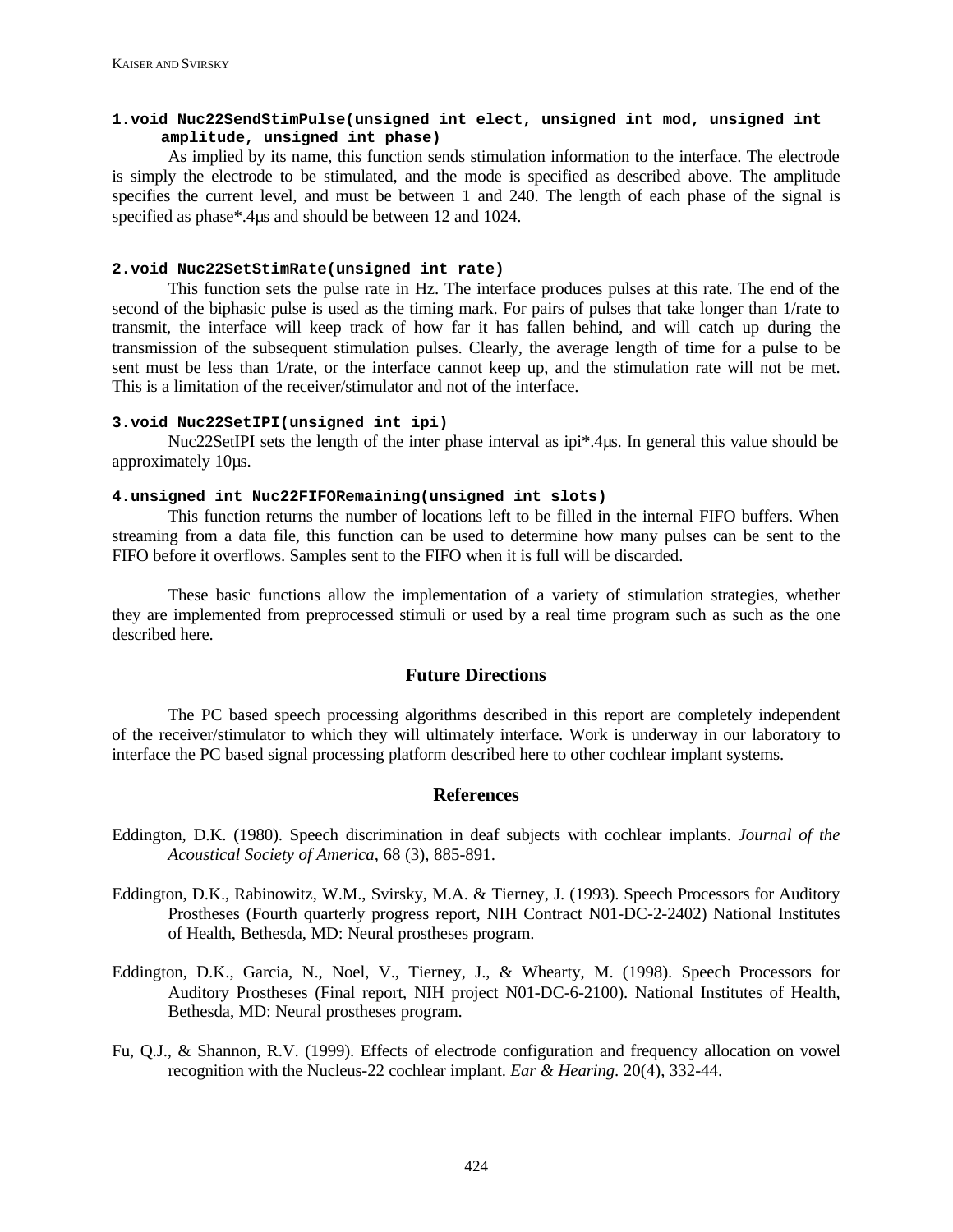- Kiefer, J., Muller, J., Pfenningdorff, T., Schon, F., Helms, J., von Ilberg, C., Baumgartner, W., Gstottner, W., Ehrenberger, K., Arnold, W., Stephan, K., Thumfart, W., & Baur, S. (1997). Speech understanding in quiet and in noise with the CIS speech-coding strategy (MED EL Combi-40) compared to the MPEAK and SPEAK strategies (Nucleus). *Advances in Oto-Rhino-Laryngology, 52*, 286-290.
- Lawson, D.T., Wilson, B.S., Zerbi, M., & Finley, C.C. (1996). Speech processors for auditory prostheses (Third quarterly progress report, NIH project N01-DC-5-2103). National Institutes of Health, Bethesda, MD: Neural prostheses program.
- Loeb, G.E., & Kessler, D.K. (1995). Speech recognition performance over time with the Clarion cochlear prosthesis. *Annals of Otology, Rhinology, & Laryngology, 166*, (Suppl.), 290-292.
- Rosen, S., Faulkner, A., & Wildinson, L. (1999). Adaptation by normal listeners to upward spectral shifts of speech: Implications for cochlear implants. *Journal of the Acoustical Society of America,* 106*,*  3629-3636.
- Staller, S., Menapace, C., Domico, E., Mills, D., Dowell, R.C., Geers, A., Pijl, S., Hasenstab, S., Justus, M., Bruelli, T., Borton, A.A., & Lemay, M. (1997). Speech perception abilities of adult and pediatric Nucleus implant recipients using spectral peak (SPEAK) coding strategy. *Otolaryngology-Head & Neck Surgery, 117,* 236-242.
- Wilson, B.S., Finley, C.C., Lawson, D.T., Wolford, R.D., Eddington, D.K., & Rabinowitz, W.M. (1991). Better speech recognition with cochlear implants. *Nature, 352*(6332), 236-238.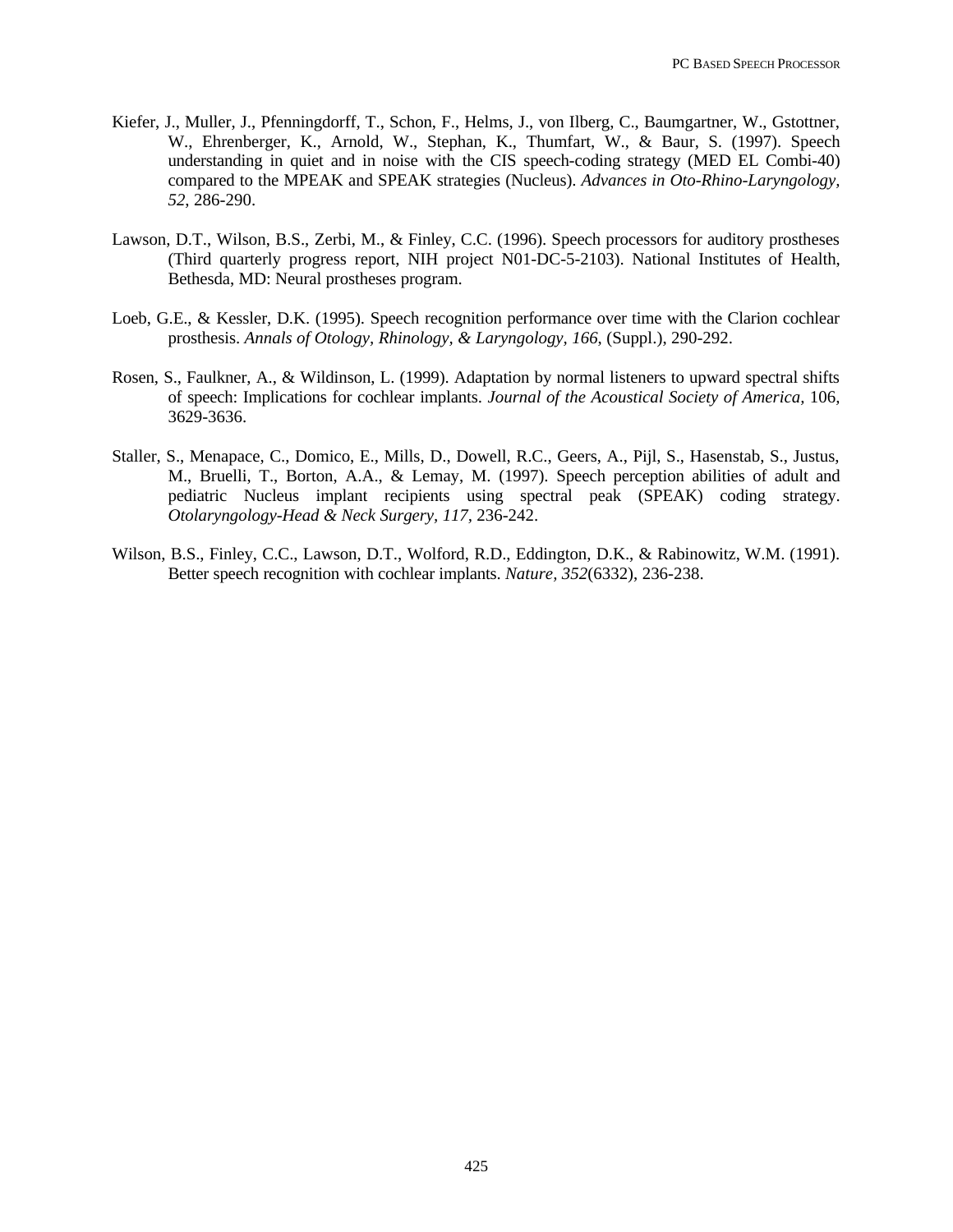# **Appendix A**

| PROCESSORTYPE              |                      |
|----------------------------|----------------------|
| 2                          | <b>IIROUTPUTLPF</b>  |
|                            | 1,0000               |
| $0 = Ts$ and $Cs$          | $-1.9496$            |
| $1 = CIS$                  | 0.9509               |
| $2 = n of m$               | $0.3094e - 003$      |
|                            | $0.6187e-003$        |
| NFORNOFM<br>$\overline{2}$ | $0.3094e - 003$      |
|                            | <b>IIRFILTERTAPS</b> |
| STIMULATIONRATE            | $1.000000e + 000$    |
| 1250                       | $-3.824137e+000$     |
|                            | 5.498750e+000        |
| <b>NUMCHAN</b>             | $-3.523986e+000$     |
| 6                          | 8.494152e-001        |
|                            | 3.075495e-003        |
| <b>DOAGCDRC</b>            | $0.000000e + 000$    |
| $\Omega$                   | $-6.150989e - 003$   |
|                            | $0.000000e + 000$    |
| $1 =$ do both agc and drc  | 3.075495e-003        |
| $0 =$ do not do agc or drc |                      |
|                            |                      |
| AGCATTACK                  |                      |
| $\Omega$                   |                      |
|                            | $1.000000e + 000$    |
| AGCRELEASE                 | $-3.794601e+000$     |
| .250                       | 5.474094e+000        |
|                            | $-3.556699e+000$     |
| <b>DRCTABLE</b>            | 8.786601e-001        |
| $0 \quad 0$                | 1.963396e-003        |
| $0 - 5$                    | $0.000000e+000$      |
| $-30 - 5$                  | $-3.926793e - 003$   |
| $-50 - 50$                 | $0.000000e+000$      |
| $-100 - 100$               | 1.963396e-003        |
|                            |                      |

ELECTRODETANDC 20 1 115 146 -80 -50 18 1 115 146 -80 -50 16 1 110 135 -80 -50 12 1 105 140 -80 -50 9 1 110 141 -80 -50 6 1 85 112 -80 -50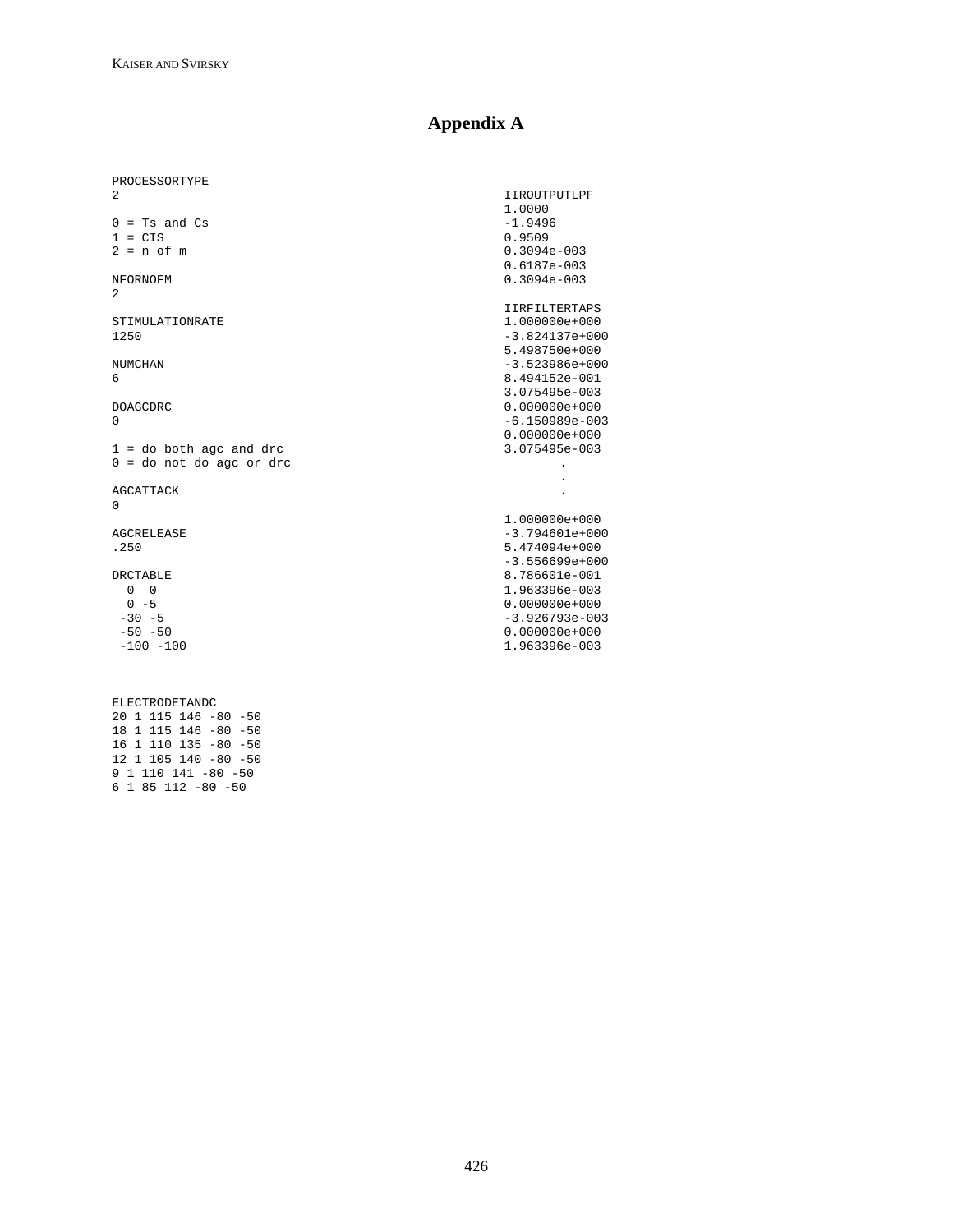#### **Appendix B**

```
%The Following Code generates the IIR bandpass filters
% using Butterworth filters and plots the resulting frequency
% response
clear;
SamplingRate = 22050;
NyquistRate = SamplingRate/2.0;
%Wn specifies the upper and lower frequency bounds in 
%the order of each channel
Wn=[[150 555];
   [555 876];
   [876 1387];
   [1387 2190];
   [2190 3446];
   [3446 5500]];
   ylim('manual');
   xlim([.01 11000]);
   ylim([-90 1]);
   hold on
   Wn = Wn./NyquistRate;
for i = 1:6,
  A = 1;[B, A] = butter(2, Wn(i,:));[H F] = \text{freqz}(B, A, 1000, \text{SampleingRate});
 H = 20 * log10(abs(H)); semilogx(F,H);
  taps = [taps:A(:)];
  taps = [taps:B(:)];
end
%Now to generate the coefficients for the preemphasis filter
[B,A] = butter(1,1200./NyquistRate,'high');[H F] = \text{freqz}(B, A, 1000, \text{SamplingRate});H = 20 * log10(abs(H));semilogx(F,H);
%Now to generate the coefficients for the low pass output filters
[B,A] = butter(2,125./NyquistRate);[H F] = \frac{f}{g} = freqz(B,A,1000,SamplingRate);
H = 20 * log10(abs(H));semilogx(F,H);
hold off;
%Save the coefficients for cutting and pasting into
% the parameter file 
fid = fopen('c:\IIRTAPS.txt','w');
fprintf(fid,'%e\n',taps);
fclose(fid);
```